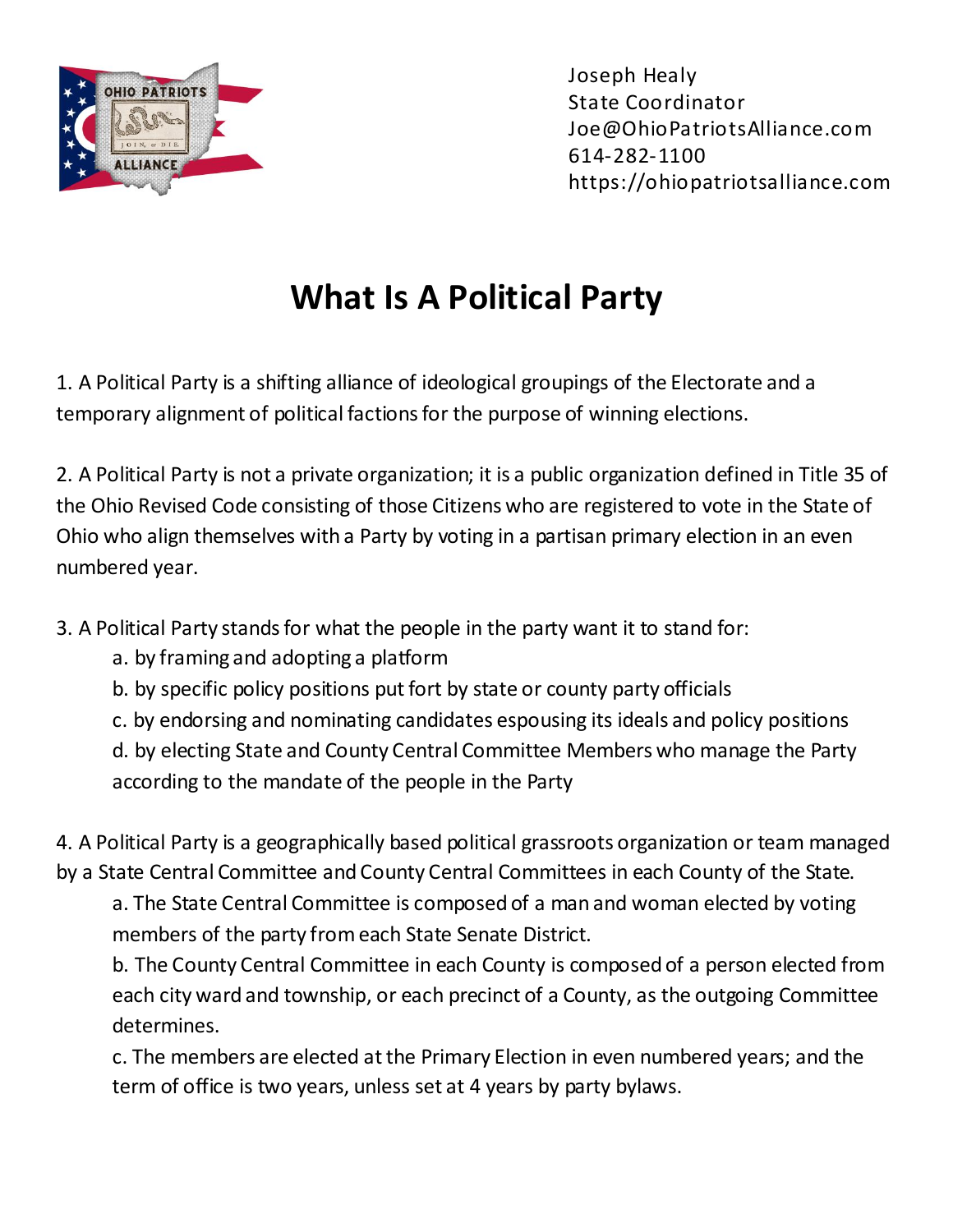

## **Why You Should Run for County Central Committee**

1. In Ohio, the County Central Committee of a political party is the CONTROLLING COMMITTEE of the County Party (ORC 3517.03).

2. Candidates who are endorsed by the major political parties (D or R), usually win and are nominated in the Primary Election to face the other party's candidate in the General Election.

3. The County Central Committee determines which Candidates shall be endorsed and otherwise supported by the party machinery (fundraising and grassroots campaign activities).

4. County Central Committee Members are elected in each political subdivision of a county (City Ward, Village, and Township or Precinct) by the Voting Members of their party in the Primary Election in even numbered years.

5. County Central Committee Members choose party officers, frame and adopt bylaws, provide for the endorsement of candidates for public office, provide for the selection of Members to the County Board of Elections, make appointments to vacancies in public and party offices, and otherwise provide for all party activities pursuant to the election to public office of all Candidates representing the party and its ideals as stated in its platform.

6. County Central Committee Members are the point of action persons to the voting members of their party in the political subdivision they represent (City Ward, Township, Village, or Precinct) for the purpose of informing voters on endorsed candidates and their qualifications, making available and distributing to voters party slate cards and candidate literature, as well as yard signs and other campaign items. They also may take opportunity to recruit Precinct Election Poll Workers and Election Poll Watchers in coordination with the County Board of Elections, and to engage in Get Out The Vote (GOTV) efforts at election time.

7. County Central Committee Members possess an active and real stake in determining who our Elected Representatives will be, and are closest link to the voting citizens themselves whose WILL shall be SOVEREIGN in a REPUBLIC established by THE CONSENT OF THE GOVERNED.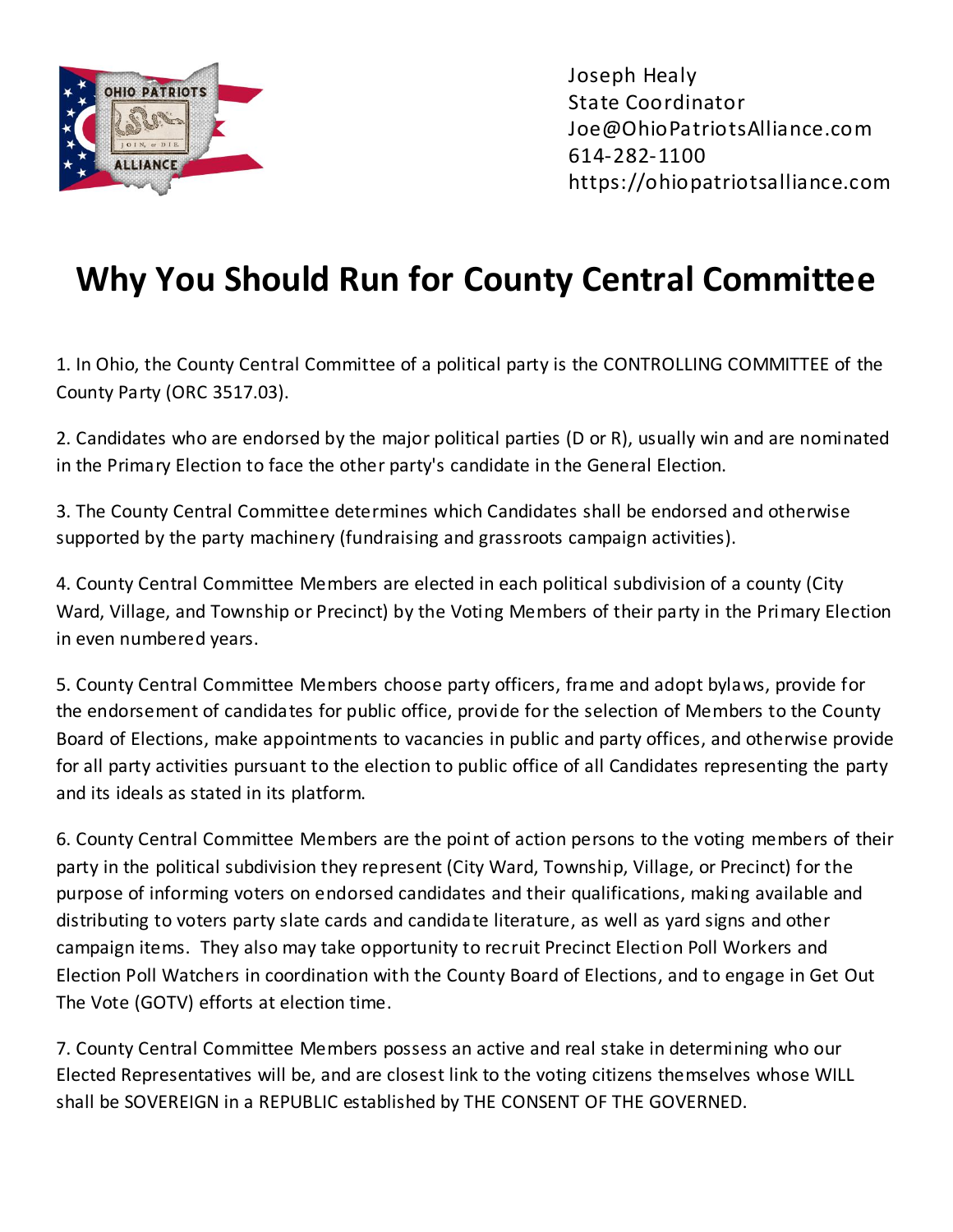

## **How to Run for County Central Committee**

- 1. Identify your jurisdiction:
	- a. Find out from your County Board of Elections (BOE) the City Ward, Village, Township or Precinct in which you live that has representation to the County Central Committee for your Political Party
		- i. Call your Board of Elections
		- ii. Visit your Board of Elections
		- iii. Visit BOE Website and lookup personal Voter Registration (or go to voteohio.gov
- 2. Get a map of your political subdivision (city ward, village, or township with precinct designations; or of your individual precinct) from your County BOE
	- a. Visit BOE in person (Petitions and Filings/Map Department)
	- b. Request a map by phone or email
	- c. Download off BOE website
- 3. Get a walking list of Voters in your political subdivision (city ward, village, or township with precinct designations) or of your individual precinct, as the case may be for CCC representation
	- a. Organize list by precinct, street, and house number
	- b. Filter by party designation (R, U, D)
	- c. May also designate frequent voters and primary voters by including recent voter record
	- d. Obtain Walking lists from BOE, your county Political Party or third party actors (contact us if you are having difficulty)
	- e. Prepare your own Walking lists by obtaining Voter Data files from your BOE and organizing them yourself (Excel)
		- i. Obtain disc with voter data from BOE
		- ii. Download voter data files from website (BOE or SOS)
- 4. Prepare a flyer, literature piece, or handout for both door-to-door distribution and mail out
	- a. Name (required) and picture (optional)
	- b. Office you are running for (CCC)
	- c. A few policy positions
	- d. Date of Election
	- e. Contact information (email address, or social media location)

**Note: No campaign finance filings are required for CCC**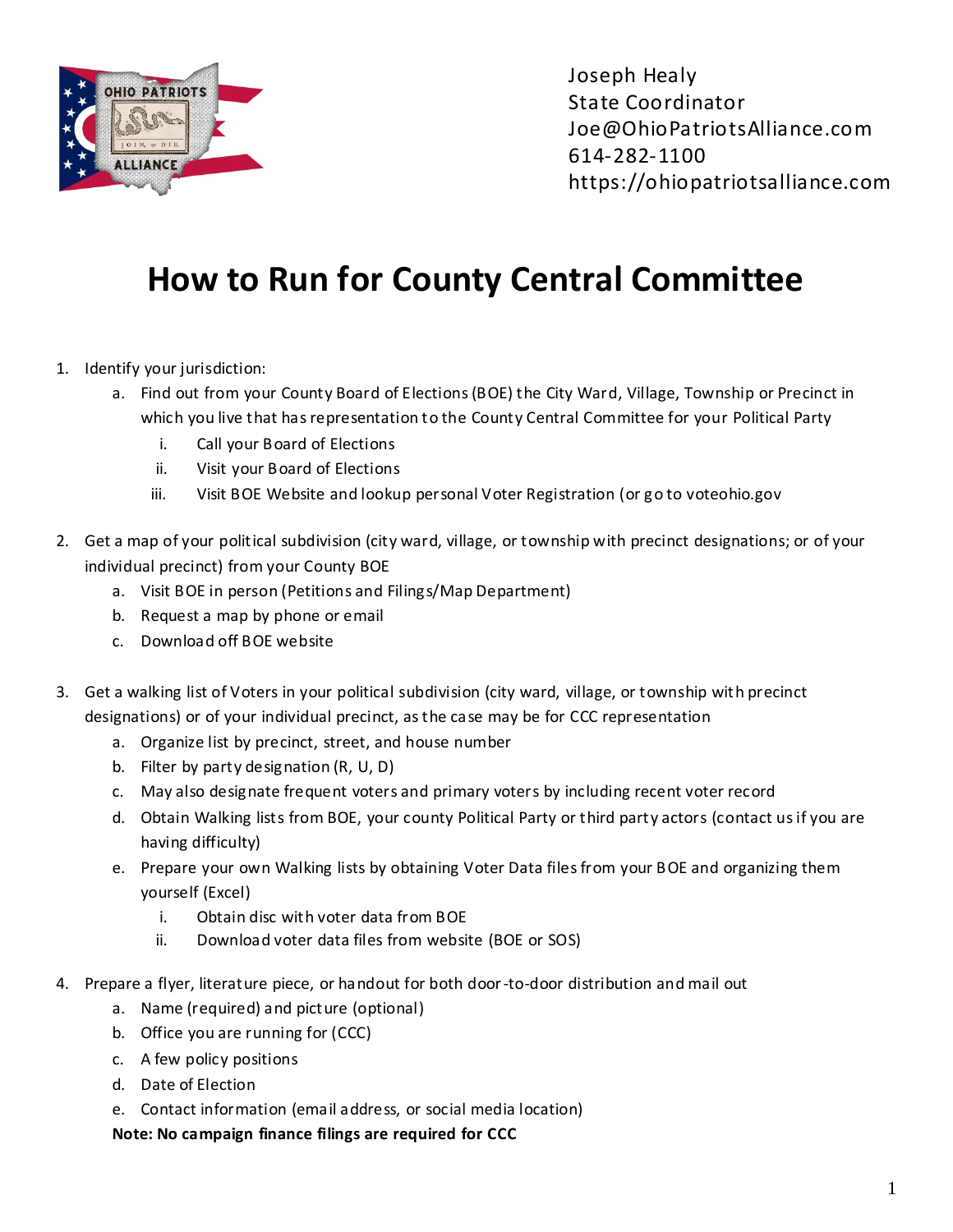- 5. Obtain and circulate Candidate Petition
	- a. Obtain form 2-L from BOE or Secretary of State (SOS)-[https://www.ohiosos.gov/elections/elections](https://www.ohiosos.gov/elections/elections-officials/forms-petitions/)[officials/forms-petitions/](https://www.ohiosos.gov/elections/elections-officials/forms-petitions/) (this is a legal size document, 8 ½ x 14)
	- b. Fill out properly
	- c. Get 5-15 signatures from registered voters in your political subdivision (ward, village, or township) who are of the same party or unaffiliated
		- i. Use your Walk List to make sure signatories are registered voters and of correct party designation
		- ii. Make sure dates of signatures are in chronological order
	- d. Fill out Circulation statement and record accurately the number of signatures.
- 6. File Candidate Petition at BOE on or before the 90th day prior to the Primary Election. (If you missed this deadline you may file a Write-In petition (Form No. 13 from SOS website link above, 8 ½ x 11) on or before the 72nd day prior to the Primary Election
- 7. Mail or hand deliver literature piece to every prospective voter at least 30 days prior to election (Early Voting starts about then so about 5 weeks out get your information to them)
- 8. Go door-to-door and talk in person to your most likely voters all the way up to Election Day
	- a. If you invest in yard signs, ask them to put one in their yard
	- b. If they are really interested recruit them as a volunteer
		- i. Hand out literature at precinct polls on Election Day
		- ii. Host a meet and greet
		- iii. Be a poll worker (paid) or watcher (non pay)
		- iv. Get Out The Vote Whip
	- c. Ask them to join your grassroots contact network for the ward, village, township, or precinct (email, phone, social media)
- 9. Chase the Absentee Voters
	- a. Obtain daily updates of Absentee ballot requests from BOE
	- b. Immediately mail or hand-deliver literature to them (Absentee Address Labels may be downloaded from BOE website)
	- c. Door-knock if possible
- 10. Final Mailer 1 week before Election
	- a. Mail your literature to remaining targeted voters so they get it the weekend before Election
	- b. Consider including your own Recommended Candidates List or Slate Card for them to take with them to the polls
- 11. Election Day Get Out The Vote (GOTV) Activities
	- a. Get volunteers to pass out your literature at precinct voting locations (100 feet from entrance)
	- b. Whip the Vote by checking the 11AM and 4PM Voter tallies posted inside and contact those who have not voted yet
	- c. Obtain Results from each Precinct Poll posted on the door at the end of day (8-8:30PM). Absentee and Early Vote results should be posted at BOE website (Live Results Feed) immediately after polls close at 7:30 PM.